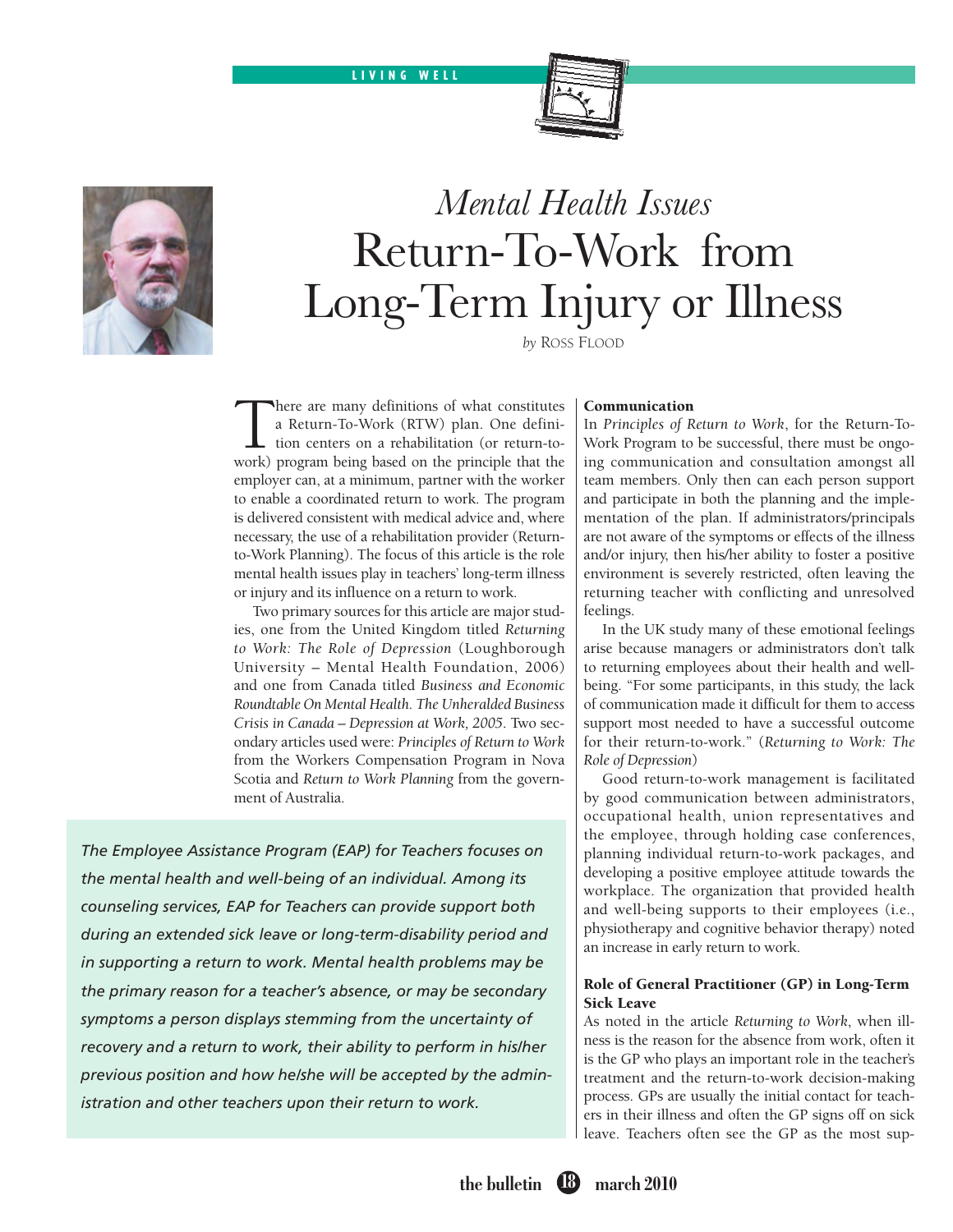portive during their sick leave and returned to work when their GP agreed they were fit enough to do so. The GP is often the medical case manager for the employee, providing primary treatment for physical or mental health problems, and referring to other medical and mental health providers as required. Administrators should be aware that teachers will follow the advice of their GP and it means the GP should be part of the collaborative effort of helping the employee return to work. If mental health concerns develop after a return to work, the GP is usually the first contact for the teacher.

## Role of Principals and Colleagues

Colleagues have possibly the most important role in the employee returning to school, with their behavior determining the atmosphere for the teacher. Workplace support post return-to-work affects how employees feel about their work, their health and well-being. Where principals and teachers were supportive in phased returns and work adjustments, participants felt positive about their workplace. Employees who returned with no long-term plan or supports were left feeling isolated, stressed and anxious in dealing with their illness and their work (*Returning to Work*). Mental health issues often exist long after the teacher has returned to work. Identifying and providing appropriate supports for a teacher's well-being is critical in achieving a successful outcome.

The study *Roundtable on Mental Health in the Workplace*, contends that many administrators may not be aware that depression is the primary cause of long-term sick leave. As early as the year 2000, depressive disorders accounted for more than half of all medical plan dollars paid for mental health problems in the U.S. and represent 30-40% of all mental illness claims in Canada. By 2012, depression and anxiety disorders, at just over 40%, will be the main cause of long-term disability due to illness – surpassing cardiac disease.

Information on a teacher's mental health is often shared informally and passed to colleagues either from the teacher's friends or from the administrator when the teaching load has to be readjusted. Often colleagues are not clear on the reason for the illness/injury and how they can prepare to welcome a teacher back to the workplace. Clarifying the reason for the teacher's leave and informing other teachers about symptoms can go a long way in facilitating a positive outcome for the returning teacher.

(*cont'd*.)